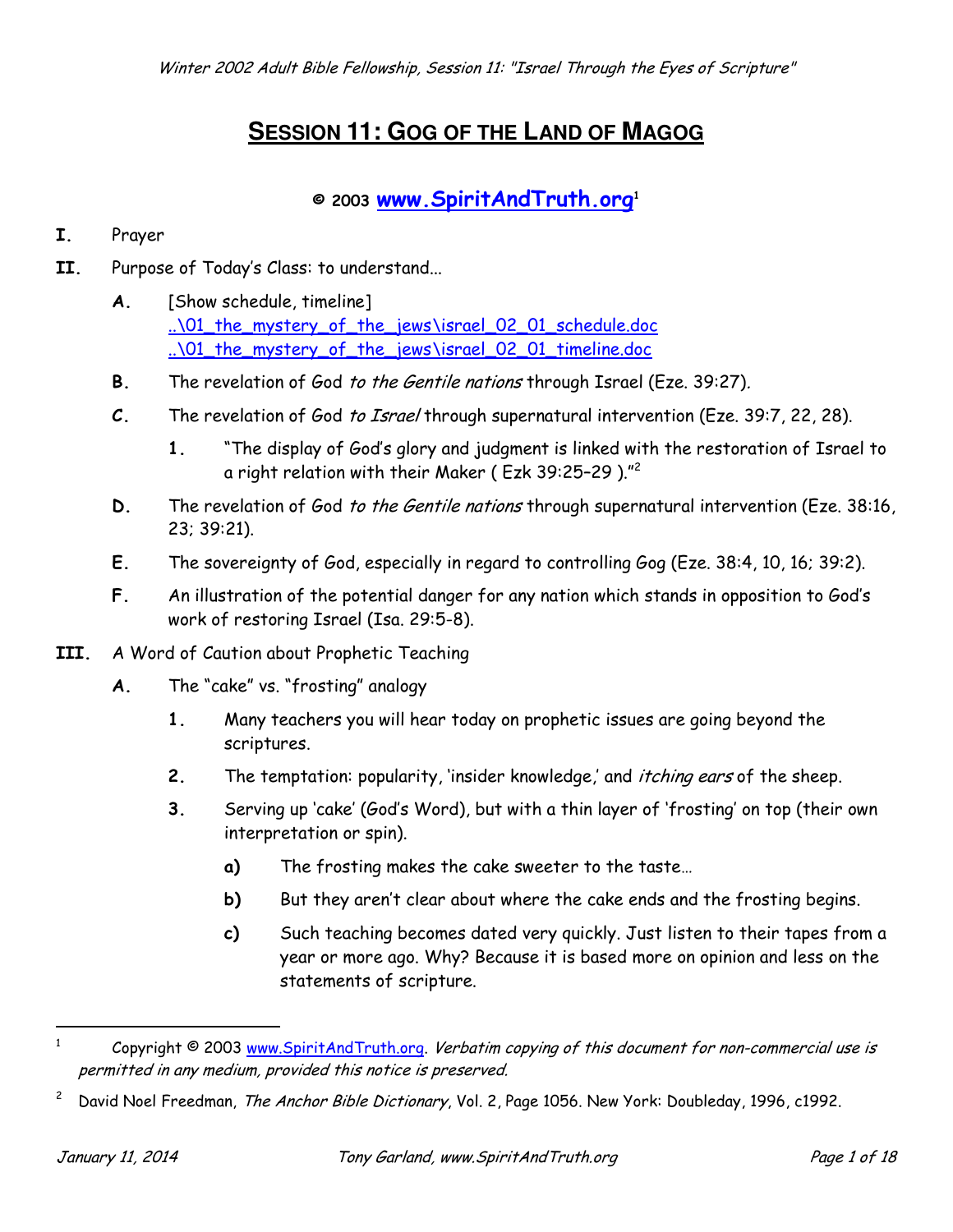- **d)** If God's Word regarding these prophecies has been relevant for over 2000 years, ask yourself why these teachers have to keep 'updating' their teaching every 6-12 months?
- **B.** The tendency to want to fit all prophetic scripture into our own era.
	- **1.** The antidote: let God manage HIS-story! Hab 2:2 Then the LORD answered me and said: "Write the vision And make [it] plain on tablets, That he may run who reads it. For the vision [is] yet for an appointed time; But at the end it will speak, and it will not lie. Though it tarries, wait for it; Because it will surely come, It will not tarry."
- **IV.** A Word about Prophetic Imagery
	- **A.** Identifying Peoples and Nations in unfulfilled prophecy.
		- **1.** Example of Constantinople
			- **a)** Byzantium (657BC-330 AD)
			- **b)** Constantinople (330-1930),
			- **c)** Istanbul (1930-present)
		- **2.** Names of peoples or regions relate to the time at which the vision is given
		- **3.** In cases where fulfillment is yet future, the region or race correlating to the historic vision must be meant, even if the names have changed.
			- **a)** Otherwise, how could we have any chance of making sense of the details given?
	- **B.** Prophetic visions and Implements of War
		- **1.** "Some have ground great difficulty in the references to armor, buckler, shield, sword and helmet, but even in our day of advanced weapons of warfare it is interesting to learn that in some parts of the world conflict is going on with primitive weapons. (And how else could an ancient writer have described warfare? They knew nothing of planes and guns.)"<sup>3</sup>
		- **2.** The second coming of Christ as an example:
			- **a)** Re 19:11 Now I saw heaven opened, and behold, **a white horse. And He who sat on him** [was] called Faithful and True, and in righteousness He judges and makes war.
			- **b)** Re 19:14 And the armies in heaven, clothed in fine linen, white and clean, followed Him **on white horses**.

<sup>3</sup> Charles Lee Feinberg, The Prophecy of Ezekiel: The Glory of the Lord (Chicago, IL: Moody Press, 1969), 221.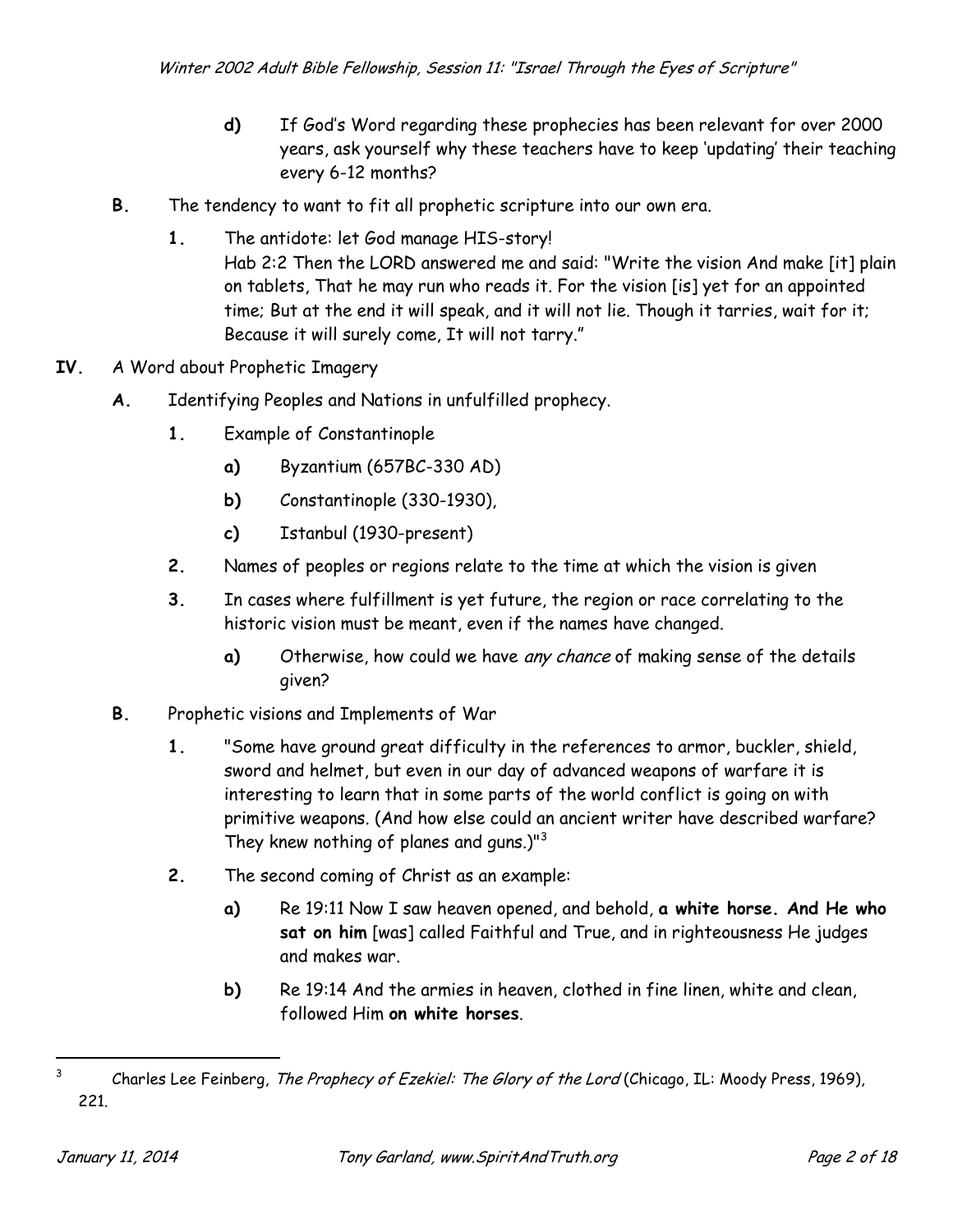- **V.** Identity of Participants
	- **A.** Map of region [israel\\_02\\_11\\_map.jpg](israel_02_11_map.jpg)
	- **B.** Gog: a title
		- **1.** A 7<sup>th</sup>-Century B.C. Lydian King?
			- **a)** "Various attempts have been made to explain the origin of the name Gog. Some scholars have looked for a historical figure as the source of the term. Among the many suggestions which have been proposed, the most convincing historical referent is the 7th-century  ${}^{8}$ .C.E Lydian king Gyges. Other scholars have explained the name mythologically, derived from the Sumerian word for darkness or from the name of the Akkadian god Gaga." $^4$
			- **b)** "He has been identified with Gugu, known in his own land of Lydia as Gyges, and mentioned in the records of Ashurbanipal. The phonetic similarity is too uncertain for positive identification, however." $^{\rm 5}$
		- **2.** "Who Gog will be can only be determined at the time of the invasion for 'Gog' is not a proper name but a title for the ruler of Magog just as the terms pharaoh, Kaiser, and czar were titles for rulers and not proper names."<sup>6</sup>
		- **3.** Russian connections?
			- **a)** "It has been supposed to be the name of a district in the wild north-east steppes of Central Asia, north of the Hindu-Kush, now a part of Turkestan, a region about 2,000 miles north-east of Nineveh."  $^7$
			- **b)** "the actual invasion of Palestine by a great northern confederacy, ostensibly headed by Russia. The scene depicts a gigantic outburst of anti-Semitism and a colossal attempt to overrun Palestine and annihilate the Jews. Russia and the northern powers have been persecutors of dispersed Israel, and it is consonant with the covenants and promises of Israel, which are yet to be fulfilled (cf. Gen. 15:18–21 ; Deut. 33 ), that divine destruction should be

b .c.e before the common (or Christian) era

<sup>4</sup> Freedman, 2:1056.

<sup>5</sup> Bromiley, Geoffrey W. The International Standard Bible Encyclopedia, (Grand Rapids: Wm. B. Eerdmans, 2001, c1979-1988), 2:519.

<sup>6</sup> Arnold G. Fruchtenbaum, The Footsteps Of The Messiah (Tustin, CA: Ariel Press, 1990), 70.

<sup>7</sup> M.G. Easton, Easton's Bible Dictionary. Oak Harbor, WA: Logos Research Systems, Inc., 1996, c1897.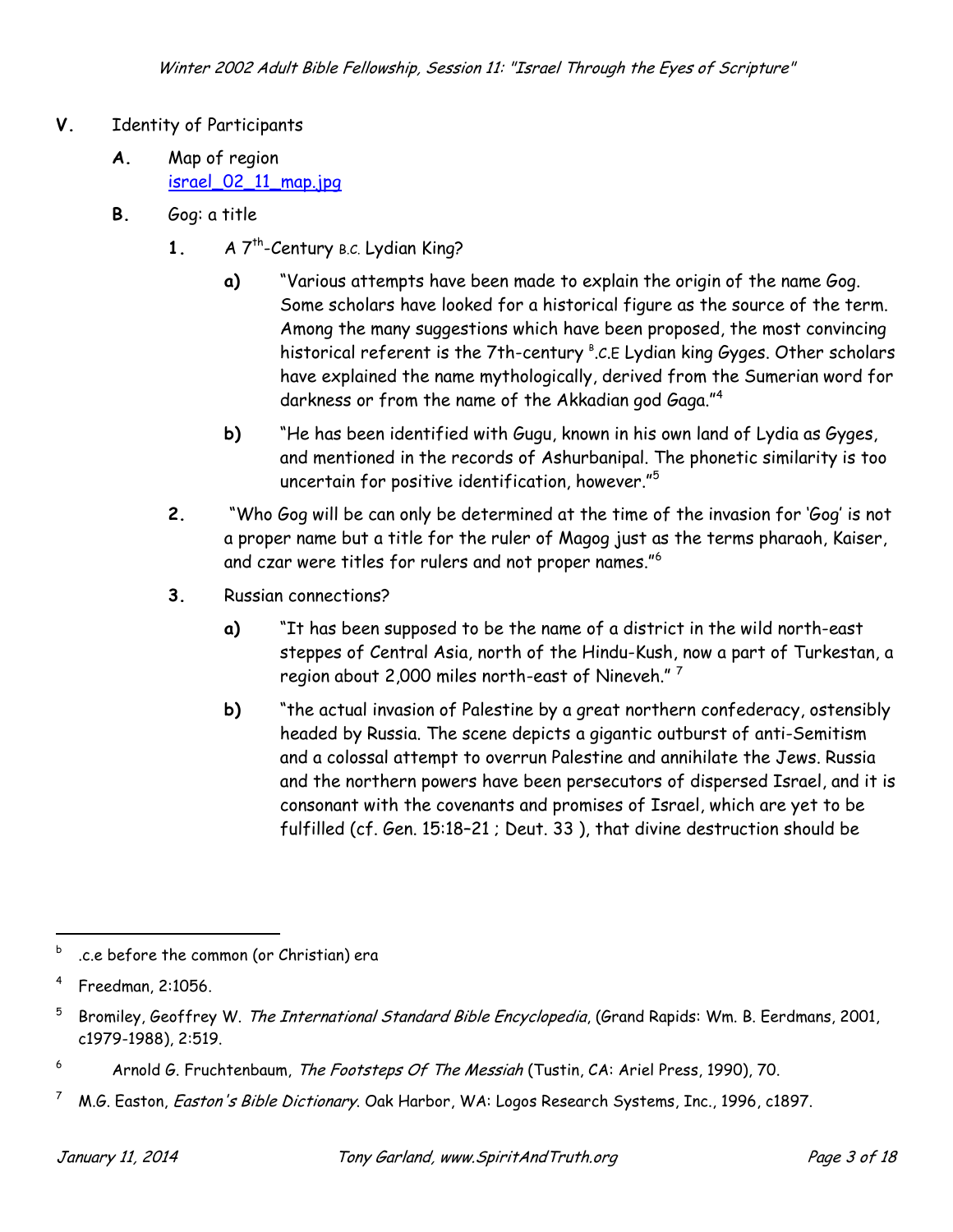precipitated at the climax of the last attempt to destroy the remnant of Israel in Jerusalem and Palestine."<sup>8</sup>

- **c)** Russian identification questioned.
	- **(1)** "The popular identification of Rosh with Russia, Meshech with Moscow and Tubal with Tobolsk in Siberia has nothing to commend it from the standpoint of hermeneutics, though some of the wilder Russian tribes would fit into the explanation given." $^9$
- **4.** A symbolic name designating the enemy of Messiah?
	- **a)** *"Gog* symbolic name beside Magog (Ezk 38 and 39 ; <sup>c</sup>f. <sup>s</sup>ib. Or. 3, 319; 512), to designate the enemy to be conquered by the Messiah Rv 20:8" $^{\rm 10}$
- **5.** "King of the locusts?", Amos 7:1 and the Septuagint<sup>11</sup>
	- **a)** Am 7:1 Thus the Lord GOD showed me: Behold, He formed locust swarms at the beginning of the late crop; indeed [it was] the late crop after the king's mowings. (NKJV)
	- **b)** One of the four versions of the Septuagint translates Amos [7:1](javascript:X() as "Thus has the Lord God shewed me; and behold, a swarm of locusts coming from the east; and, behold, one caterpillar, king Gog." [Οὕτως ἔδειξέν μοι κύριος καὶ ίδοὺ ἐπιγονὴ ἀκρίδων ἐρχομένη ἑωθινή, καὶ ἰδοὺ βροῦχος εἷς Γωγ ὁ βασιλεύς] $^{12}$

<sup>8</sup> Merrill Frederick Unger, The New Unger's Bible Dictionary. Revision of: Unger's Bible dictionary. 3rd ed. c1966. Rev. and updated ed. (Chicago: Moody Press, 1988).

 $^9$   $\,$  D. R. W. Wood, and I. Howard Marshall. *New Bible Dictionary.* 3rd ed. (Leicester, England; Downers Grove, Ill.: InterVarsity Press, 1996), 423.

c f. confer (compare)

S ib. Or. Sib. Or., s. Oracula Sibyllina, ed. JGeffcken 1902

<sup>&</sup>lt;sup>10</sup> William, F. Arndt, Wilbur Gingrich, Frederick W. Danker, and Walter Bauer. A Greek-English Lexicon of the New Testament and Other Early Christian Literature: A Translation and Adaption of the Fourth Revised and Augmented Edition of Walter Bauer's Griechisch-Deutsches Worterbuch Zu Den Schrift En Des Neuen Testaments Und Der Ubrigen Urchristlichen Literatur, (Chicago: University of Chicago Press, 1996, c1979), 168.

 $11$  The entire old testament translated into Greek in Alexandria by 70 Jewish scholars between 284 and 247 B.C. (Greek was the language of the known world at the time of Alexander the Great.) "The LXX began to be translated in Alexandria, Egypt during the rule of Ptolemy II Philadelphus (285-246 B.C.)…. It was undoubtedly translated during the third and/or second centuries B.C. and was purported to have been written as early as the time of Ptolemny II in a Letter of Aristeas to Philocartes (c. 130-100 B.C.)." Normal L. Geisler and William E. Nix, I (Chicago: Moody Press, 1986), 497, 503.

<sup>12</sup> Septuaginta : With Morphology, Am 7:1. (Stuttgart: Deutsche Bibelgesellschaft, 1996, c1979).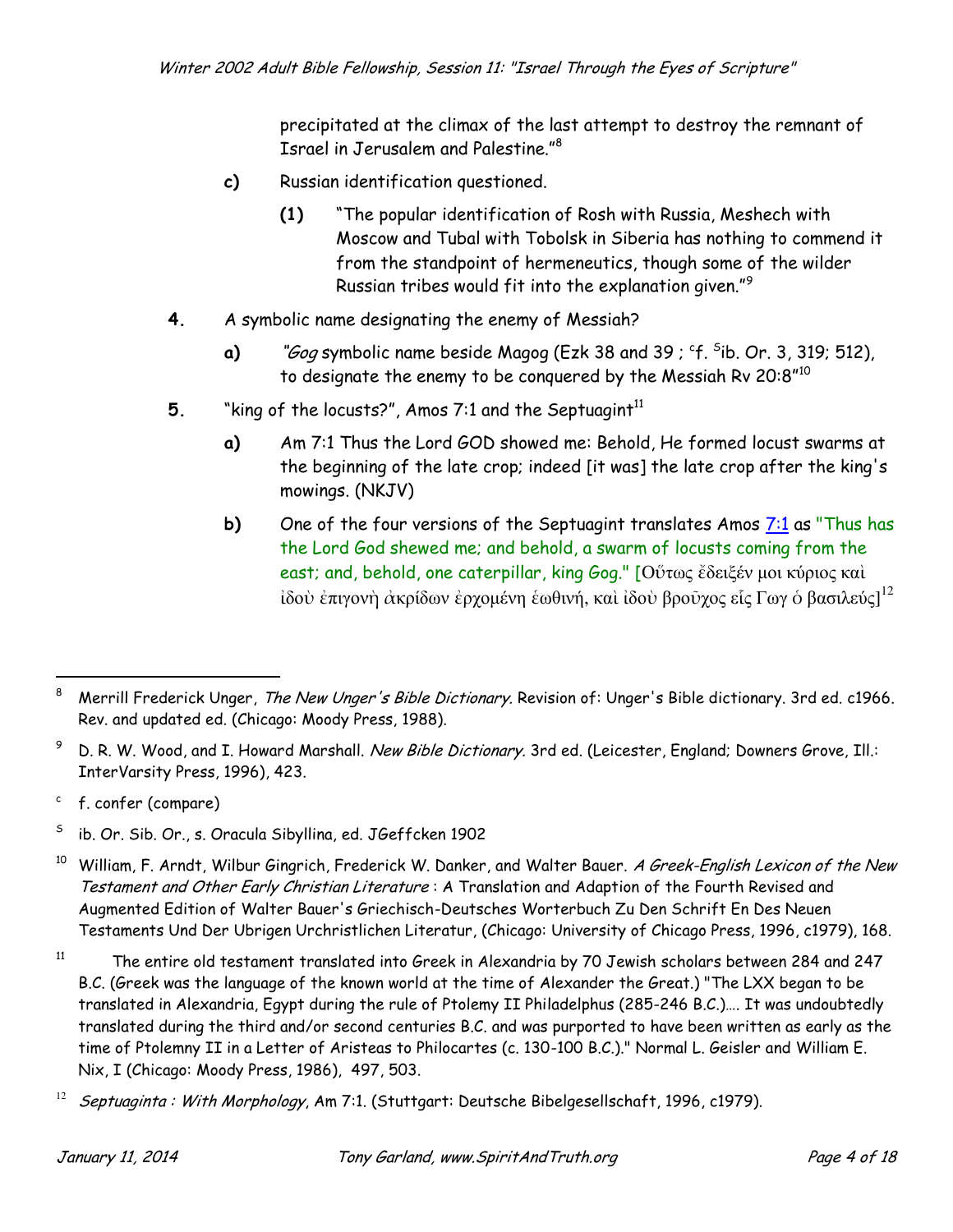- **c)** Elsewhere, scripture records that normal locusts have no king. This lends credence to the possibility that Gog is understood in Amos 7:1 as the leader of a devouring horde, not a real insect.
	- **(1)** Pr 30:27 The locusts have no king, Yet they all advance in ranks;
- **6.** Other appearances of the name
	- **a)** "A Reubenite, descended from Joel ( 1 Chr 5:4 ). Gog is second in the list of the sons, or descendants, of Joel. The list may represent a line of Reubenite chieftains…. Apparently Gog was a member of the clans of seminomadic herdsmen who roamed the desert frontier <sup>E</sup> of Gilead, from Moab to the Euphrates"<sup>13</sup>
- **C.** Magog: Scythians
	- **1.** "land of Magog" *eretz ha-magog,* אֲרֹץ הַמֲ $\aleph$ וֹ
		- **a)** Some see the name itself as denoting land of Gog "Magog is probably equivalent to a phrase in the Akkadian language, mat Gog ('land of Gog')."<sup>14</sup>
	- **2.** "Magog is one of the sons of Japheth, whose descendants occupied lands from Spain to Asia Minor, the islands of the Mediterranean to southern Russia. Some connect Magog with the Scythians." <sup>15</sup>
	- **3.** "Jerome stated that the Jews of his day held that Magog was a general designation for the numerous Scythian tribes."<sup>16</sup>
	- **4.** "Josephus … said: 'Magog founded those that from him were named Magogites, but who by the Greeks were called Scythians."<sup>17</sup>
	- **5.** Scythia
		- **a)** "An ancient region of Eurasia extending from the mouth of the Danube River on the Black Sea to the territory east of the Aral Sea." $^{\rm 18}$  This would be

 $15$  Earl D.Radmacher, Ronald Barclay Allen, and H. Wayne House. The Nelson Study Bible: New King James Version (Nashville: T. Nelson Publishers, 1997), Eze 38:2.

- <sup>17</sup> Louis Bauman, *Russian Events in the Light of Bible Prophecy*, pp. 23-25. Cited by Dwight J. Pentecost, Things To Come: A Study in Biblical Eschatology (Grand Rapids: Zondervan Publishing House, 1958), 327.
- 18 The American Heritage Dictionary, deluxe electronic edition.

E east(ern); or "Elohist" source

<sup>13</sup> Freedman, 2:1056.

<sup>&</sup>lt;sup>14</sup> Paul J Achtemeier, Harper's Bible Dictionary (San Francisco: Harper & Row, 1985), 352.

<sup>16</sup> Feinberg, 220.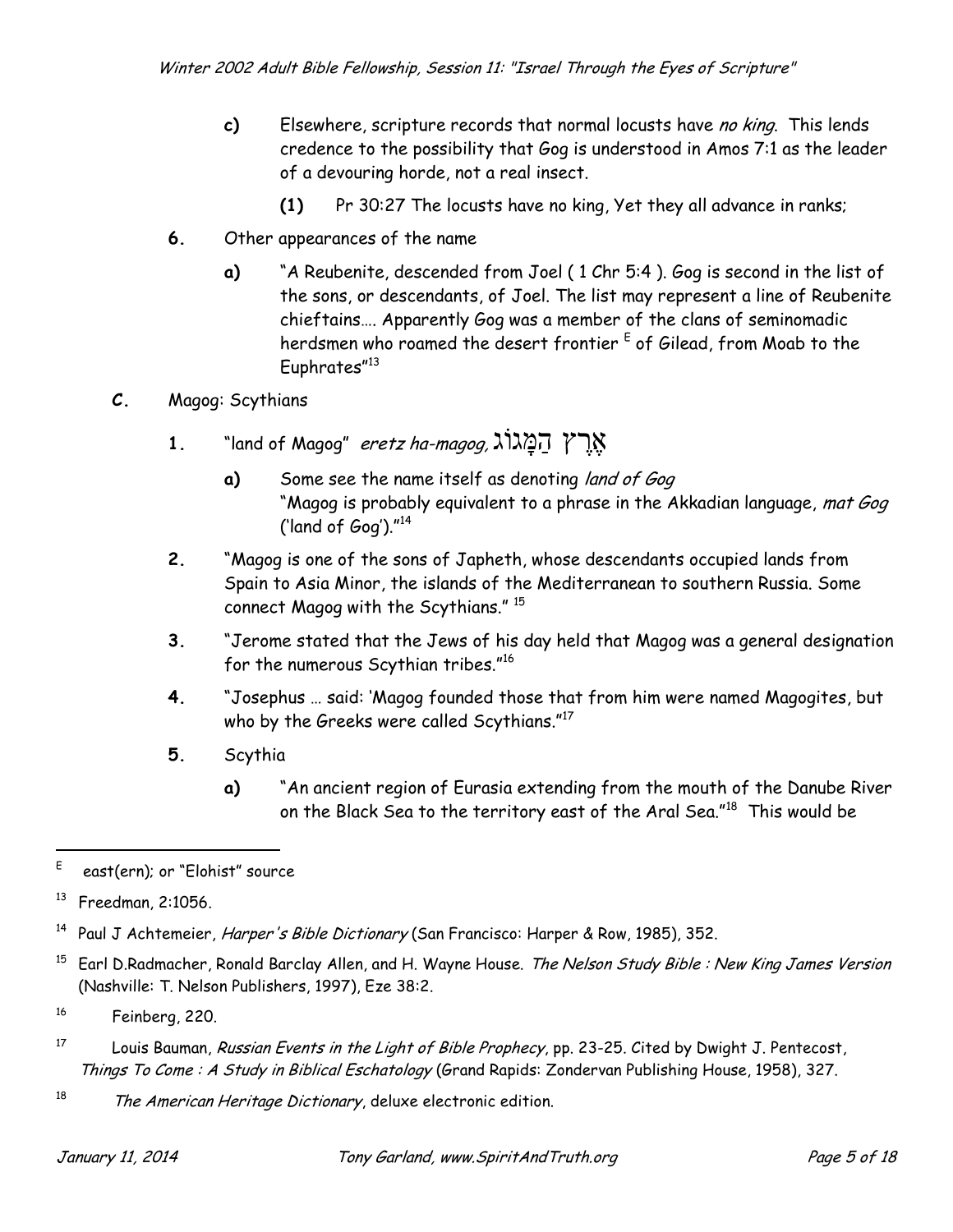north and east of Turkey and include parts of the Russian Federation, Kazakhstan and Uzbekistan.

- **6.** Other appearances of the name
	- **a)** "One of the sons of Japheth according to Gen 10:2; 1 Chr 1:5."<sup>19</sup>
- **D.** Identity of Rosh
	- **1.** Russian connection?
		- **a)** the American Standard Version translates this expression, "the prince of Rosh" which some connect with the root consonants of the modern term "Russia." They were an ancient people located to the north of Israel ( Ezek.  $27:13$  ; 32:26 ).<sup>20</sup>
		- **b)** the invaders, especially Gomer and Magog (vv. 2–3 ), invade the land from the "far north" (vv. 6 , 15 ; 39:2 ). The only nation that the description "far north" would fit would be Russia which, of course, is immediately to the north of Israel, with Moscow being directly north of Jerusalem. Though some attempt to question the identification, because Russia extends more than six thousand miles east and west any reference to a nation to the far north of Israel would have to be Russia because of the geographic facts involved.<sup>21</sup>
		- **c)** The phrase "from the extreme [side, extreme edge, border] north"

(miyareketiy tsaphon, בְּרְבְהֵי צָבוֹן) only appears in Ezekiel 38 and 39 and would imply a people further afield than Assyria. Certainly the people at the extreme north from the point of view of Israel would include a Russian contingent.

**d)** "Some expositors have taken this word as a reference to a country known as Rashu (or Reshu), an ancient land along the Tigris River often mentioned in the Assyrian Annals. Others have identified rosh with a people known as the Rus who were connected with the Scythians and lived in the region of the Taurus Mountains in what is present-day Turkey. Some have associated the word with Russia, but this is accomplished only through resemblances in spelling or sound." $^{22}$ 

<sup>19</sup> New English Bible.

<sup>&</sup>lt;sup>20</sup> John F. Walvoord, The Prophecy Knowledge Handbook (Wheaton, Ill.: Victor Books, 1990), 191.

<sup>21</sup> Walvoord, 192.

King James Version Study Bible (Nashville: Thomas Nelson, 1997, c1988), Eze. 38:1.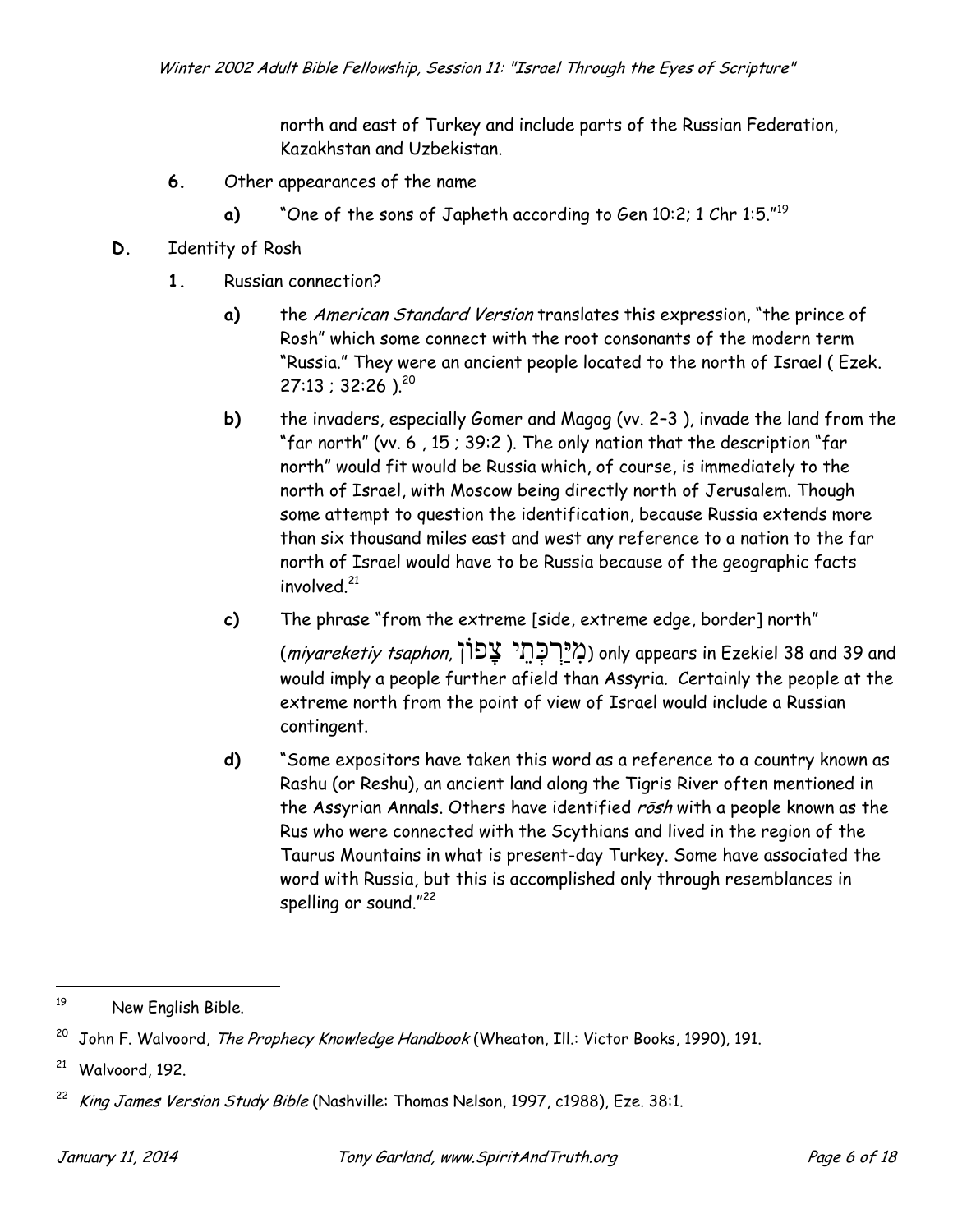- **e)** "Rosh was in what is now northern Russia. The name Rosh is the basis for the modern name Russia."<sup>23</sup>
- **2.** Non-Russian Identification
	- **a)** Rosh means "head" or "chief" (e.g., rosh Hashanah = "head of the year" or new year).
		- **(1)** The "prince of Rosh, Meshech, and Tubal" (NKJV, NASB) or… the "chief prince of Meshech and Tubal" (AV, RSV, NET)
		- **(2)** In support of the idea that Rosh means chief here, "it should be noted that Meshech and Tubal are coupled together, in secular as well as biblical writings ( 27:13 ; 32:26 ; Gen 10:2 )." <sup>24</sup>
		- **(3)** "Should be translated 'chief prince of Meshech and Tubal … ' because: 1) Rosh (more than 600 times) in the  $^{\mathsf{H}}$ eb. OT is an adjective, "chief," often in references to the "chief priest" ( 2 Kin. 25:18 ); 2) most ancient versions took it to mean "chief " or "head"; and 3) in all places other than chaps. 38 and 39 where both Meshech and Tubal are mentioned, Rosh is not listed as a third people ( 27:13 ; 32:26 ; Gen. 10:2 ; 1 Chr. 1:5 )."<sup>25</sup>
	- **b)** "Gesenius suggested Russia, but this name is not attested in the area, and a very distant people named thus early is unlikely in the context. Most follow Delitzsch in identifying Rosh with <sup>A</sup>ssyr. *Rašu* on the NW border of Elam ( *i.e.* in Media)."<sup>26</sup>
	- **c)** "May refer to a Lydian king in west Asia Minor in the seventh century b.c."<sup>27</sup>
- **3.** Other mentions
	- **a)** First mention, Gen. 46:21, as one of the sons of Benjamin, but probably unrelated in any significant way.
- **E.** Meshech and Tubal: Russia or Turkey

- A ssyr. Assyrian
- <sup>26</sup> Wood, 1029.

<sup>23</sup> Fruchtenbaum, 70.

<sup>&</sup>lt;sup>24</sup> KJV Bible Commentary (Nashville: Thomas Nelson, 1997, c1994), Eze 38:1.

H eb. Hebrew

 $^{25}$  John MacArthur, Jr., The MacArthur Study Bible, (Nashville: Word Pub., 1997, c1997), Eze 38:2.

<sup>27</sup> New English Bible, electronic edition (Dallas, TX: Biblical Studies Press, 1998). <http://www.bible.org>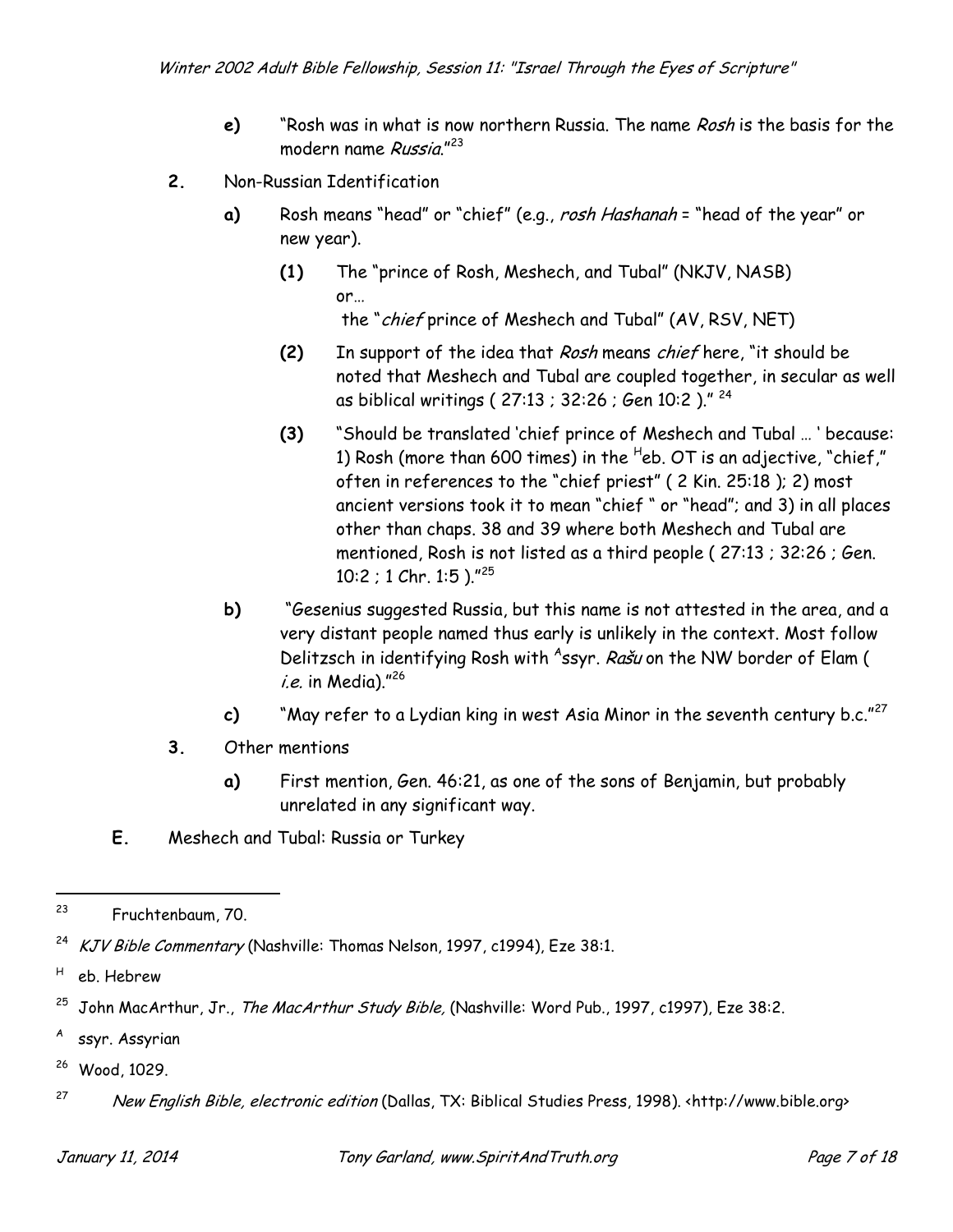- **1.** "Some also point to the fact that Meshech has some similarity to the modern name of Moscow in its consonant structure, and Tubal is similar to one of the prominent provinces of Russia-Tobolsk."<sup>28</sup>
- **2.** "Meshech is to be identified with Mushke, which is located in northwest Asia Minor, not modern-day Russia's Moscow. Also, there is no linguistic affinity between the terms."<sup>29</sup>
- **3.** "Meshech and Tubal are generally connected with people who were known to have lived in ancient Anatolia, modern Turkey. Thus, Tabal (Tubal) lay north of Cilicia in eastern Anatolia and Meshech names the ancient Mushki who lived in central Anatolia. Both kingdoms are known to have opposed the Assyrian forces of the eighth century B.C. The king of the Mushki, Mita, has been linked with the famous King Midas, whose touch turned everything to gold." $^{30}$
- **4.** "Two peoples were recognized in ancient Assyrian monuments: one called Mushki (Mushku) and the other Tubali (Tabal). Both were in Asia Minor, the area of Magog, modern-day Turkey."<sup>31</sup>
- **5.** Tubal ( 38:2 ) was also mentioned as a son of Japheth ( Gen. 10:2 ; 1 Chron. 1:5 ). Though originally located south of the Holy Land area, they eventually went north and have been identified as the ancient Scythian tribe which at one time occupied Asia Minor.<sup>32</sup>
- **6.** "Meshech and Tubal were between the Black and Caspian Seas which today is southern Russia. The tribes Meshech and Tubal later gave names to cities that today bear the names of Moscow, the capital, and Tobolsk, a major city in the Urals in Siberia. Rosh was in what is now northern Russia."<sup>33</sup>
- **7.** "Meshech and Tubal have been identified as Phrygia and Cappadocia. They appear to be the Moschi and Tibareni of the classical writers (see Gen. 10:2). They lived in the neighborhood of Magog."<sup>34</sup>
- **F.** Persia: Iran
	- **1.** Most commentators see this as the area of modern-day Iran.

- <sup>32</sup> Walvoord, 191.
- <sup>33</sup> Fruchtenbaum, 70.
- <sup>34</sup> Feinberg, 220.

<sup>28</sup> Walvoord, 192.

KJV Bible Commentary, Eze 38:1.

<sup>&</sup>lt;sup>30</sup> King James Version Study Bible. electronic ed., Eze 38:1.

<sup>31</sup> MacArthur, Eze 38:2.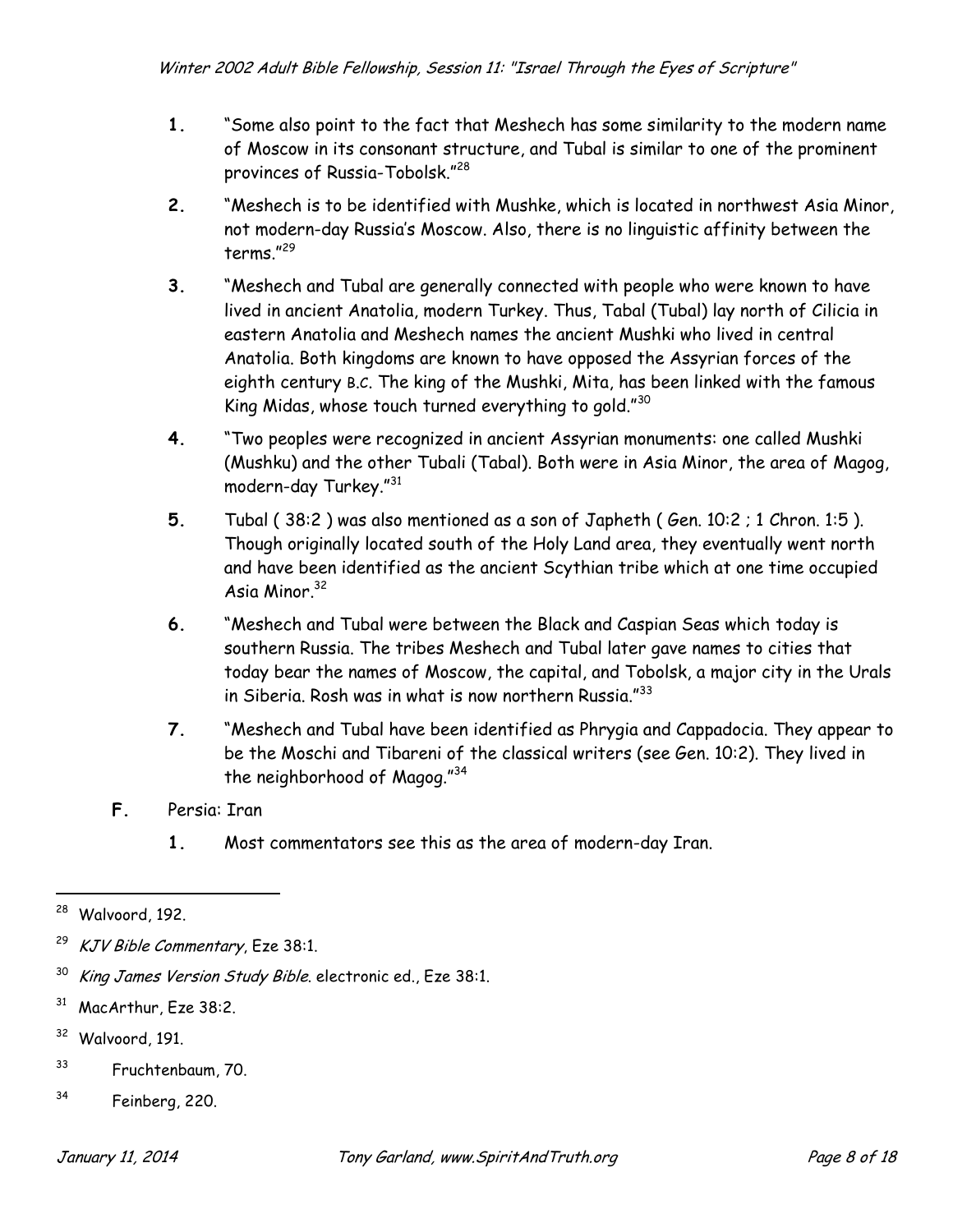- **G.** Cush: Ethiopia or an area in Arabia.
	- **1.** "The identity of Cush (v. 5 ) is uncertain, but it has often been referred to as the area east of Egypt and west of the Red Sea."<sup>35</sup>
	- **2.** "Ethiopia or Cush, being an Arabic nation contiguous to the northern powers"<sup>36</sup>;
	- **3.** "There were two places that had this name. One was in Mesopotamia (Genesis 2:13). But all other usages of this word refer to Ethiopia."<sup>37</sup>
	- **4.** "This name is used in Scripture nine times, according to Young's concordance, to refer to the area in Africa, and eleven times to refer to the land of Cush, a portion of Arabia."<sup>38</sup>
- **H.** Put: Libya… or south of Cush in Arabia
	- **1.** "The identity of Put (v. 5 ) also is uncertain, but some have placed it immediately south of Cush in Africa."<sup>39</sup>
	- **2.** "Libya or Put being not the North African nation, but also an Arabic nation contiguous to the northern powers $40$ ;
	- **3.** "Put is mentioned next which is not Libya for which the name Lub would be used, but Somaliland or Somalia. Somalia borders Ethiopia."<sup>41</sup>
	- **4.** "Put may be located as adjacent to Persia or Iran."<sup>42</sup>
- **I.** Gomer: Germany or Armenia
	- **1.** "Gomer (v. 6 ) was usually associated with the ancient Cimmerians, some who were located in Asia Minor and others in Eastern Europe" $^{43}$
	- **2.** "Gomer, being modern-day Germany" <sup>44</sup>
	- **3.** "Gomer [is] located in present-day Germany, half of which is already under Russian domination."<sup>45</sup>

l

- <sup>37</sup> Fruchtenbaum, 71.
- <sup>38</sup> Pentecost, 329.
- <sup>39</sup> Walvoord, 192.
- <sup>40</sup> KJV Bible Commentary, Eze 38:1.
- <sup>41</sup> Fruchtenbaum, 71.
- <sup>42</sup> Pentecost, 330.
- <sup>43</sup> Walvoord, 192.
- <sup>44</sup> KJV Bible Commentary, Eze 38:1.

<sup>&</sup>lt;sup>35</sup> Walvoord, 192.

<sup>&</sup>lt;sup>36</sup> KJV Bible Commentary, Eze 38:1.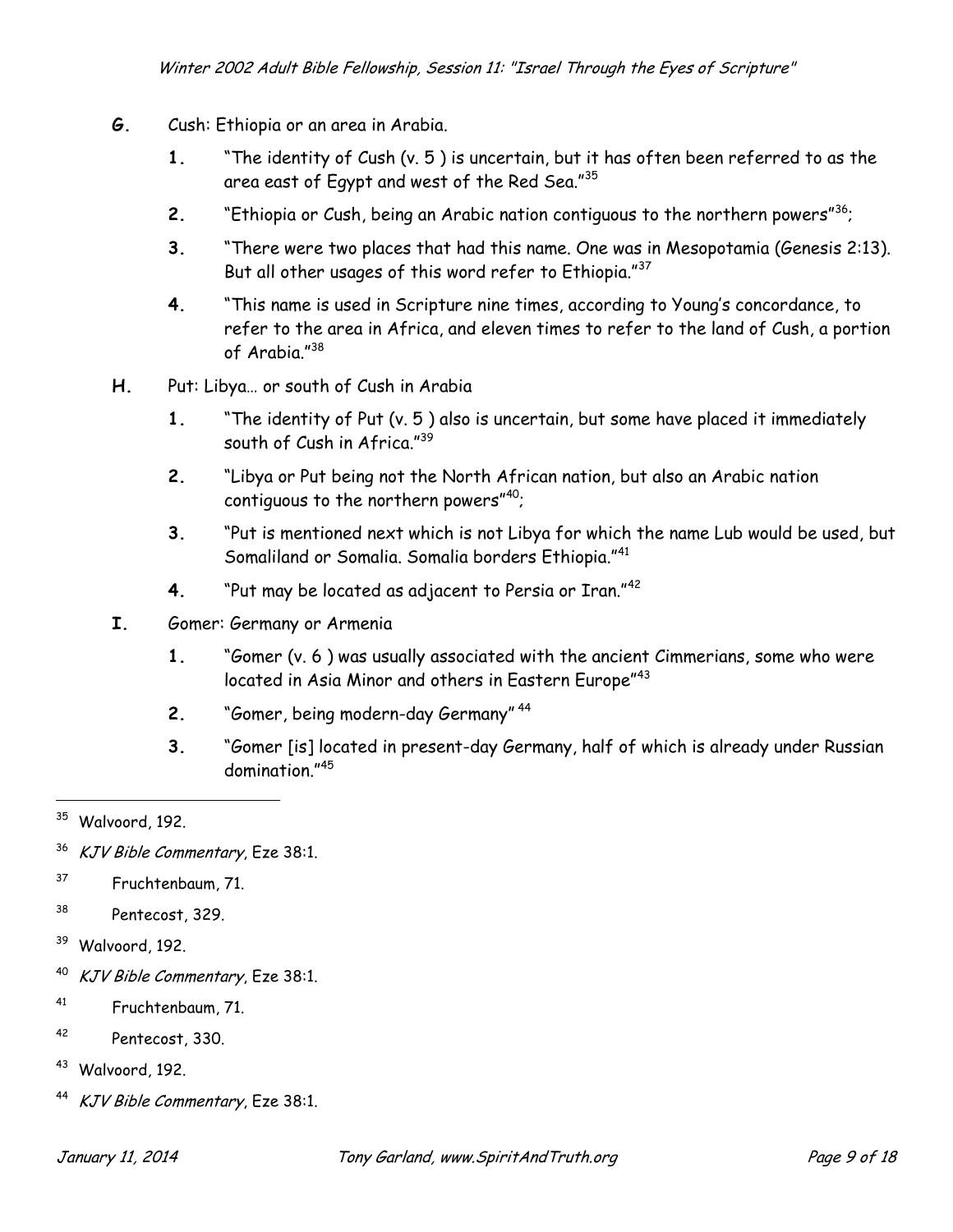- **4.** "Today the area is Armenia, which also was known as Cappodocia, having a people called Gomer in Assyrian inscriptions." <sup>46</sup>
- **5.** "The people of Gomer were the Cimmerians, a people from what is now southern Russia." <sup>47</sup>
- **6.** "Valuable information is given in the Talmud; Gomer is there stated to be the Germani, the Germans. That the descendants of Gomer moved northward and established themselves in parts of Germany seems to be an established fact."<sup>48</sup>
- **J.** Togarmah: Armenia
	- **1.** "Beth Togarmah (v. 6 ) has been identified with Armenia located to the north of Israel."<sup>49</sup>
	- **2.** "Togarmah, being what is named in modern times as Turkey or Armenia."<sup>50</sup>
	- **3.** "Beth-Togarmah is identified with Armenia in NE Asia Minor, which is modern Turkey."<sup>51</sup>
- **K.** Sheba SW Arabia
	- **1.** "The kingdom of Sheba. The kingdom of the Sabeans (which see), which, according to some, embraced the greater part of the Yemen, or Arabia Felix. When the fame of Solomon came to the ears of the queen of Sheba (Saba), she undertook a journey to Jerusalem to convince herself of the truth of the report that had reached her. She proposed to test his wisdom by posing "difficult questions" ( 1 Kings 10:1–13 ; 2 Chron. 9:1–12 ). A large number of inscriptions have been found in SW Arabia written in the so-called Sabean characters."<sup>52</sup>
- **L.** Dedan Located on the shores of the Persian Gulf
	- **1.** "The passages in the Bible in which Dedan is mentioned (besides the genealogies above referred to) are contained in the prophecies of Isaiah ( 21:13 ), Jeremiah ( 25:23 ; 49:8 ), and Ezekiel ( 25:13 ; 27:15 , 20 ; 38:13 ) and are in every case obscure. The probable inferences from these mentions of Dedan are (1) that Dedan,

<sup>47</sup> Radmacher, Eze 38:5.

- <sup>50</sup> KJV Bible Commentary, Eze 38:1.
- <sup>51</sup> MacArthur, Eze 27:14.
- <sup>52</sup> Unger.

<sup>45</sup> Fruchtenbaum, 71.

<sup>46</sup> MacArthur, Eze 38:6.

<sup>&</sup>lt;sup>48</sup> Arno C. Gaebelein, The Prophet Ezekiel, p. 259. Cited by Pentecost, 330.

<sup>49</sup> Walvoord, 192.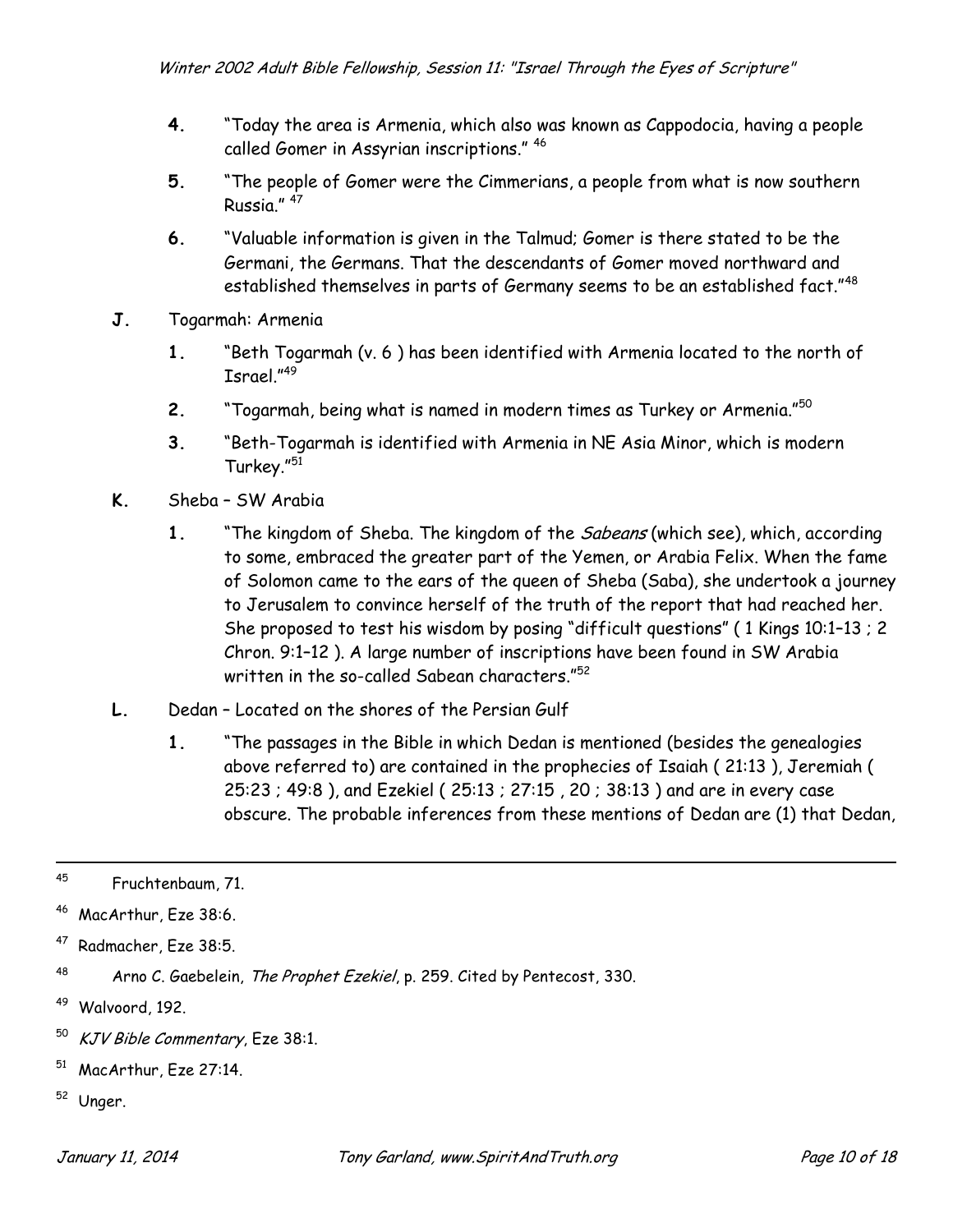son of Raamah, settled on the shores of the Persian Gulf, and his descendants became caravan merchants between that coast and Palestine…." $^{53}$ 

- **M.** Tarshish probably southern Spain
	- **1.** "Probably Tartessus, a city and emporium of the Phœnicians in the south of Spain, represented as one of the sons of Javan. Gen. 10:4 ; 1 Kings 10:22 ; 1 Chron. 1:7 ; Ps. 48:7 ; Isa. 2:16 ; Jer. 10:9 ; Ezek. 27:12 , 25 ; Jonah 1:3 ; 4:2 . The identity of the two places is rendered highly probable by the following circumstances: 1st. There is a very close similarity of name between them, Tartessus being merely Tarshish in the Aramaic form. 2d. There seems to have been a special relation between Tarshish and Tyre, as there was at one time between Tartessus and the Phœnicians. 3d. The articles which Tarshish is stated by the prophet Ezekiel, Ezek. 27:12 , to have supplied to Tyre are precisely such as we know, through classical writers, to have been productions of the Spanish peninsula. In regard to tin, the trade of Tarshish in this metal is peculiarly significant, and, taken in conjunction with similarity of name and other circumstances already mentioned, is reasonably conclusive as to its identity with Tartessus" $^{54}$
	- **2.** "the Mediterranean itself was once known as the 'Sea of Tarshish'."<sup>55</sup>
	- **3.** the merchants of Tarshish and all their young lions
		- **a)** may refer to leaders
		- **b)** may refer to nations that have come out of Tarshish
			- **(1)** "This phrase is a Hebrew idiom meaning nations that have come out of Tarshish. The Revised Standard Version translates the idiom as all its villages and is close to the mark."<sup>56</sup>
			- **(2)** If Tarshish is Spain, the young lions could be countries of Central and South America
			- **(3)** If Tarshish is England, young lions could be USA, Canada, Australia, and other present-day western democracies. (Although the identification of Tarshish with England would seem to be tenuous at best. $57)$

<sup>1</sup> <sup>53</sup> Unger.

<sup>&</sup>lt;sup>54</sup> Smith, William, Smith's Bible Dictionary, (Nashville: Thomas Nelson, 1997).

<sup>&</sup>lt;sup>55</sup> Answers in Genesis, Creation Ex-nihilo Technical Journal [now titled Technical Journal]., 13(2) 1999, 65

<sup>56</sup> Fruchtenbaum, 73.

 $57$  Although some have noted that archeological evidence indicates trade between SW England and the Mediterranean as early as 1500 BC. SW England (Cornwall) was known for a thriving tin mining trade. The tin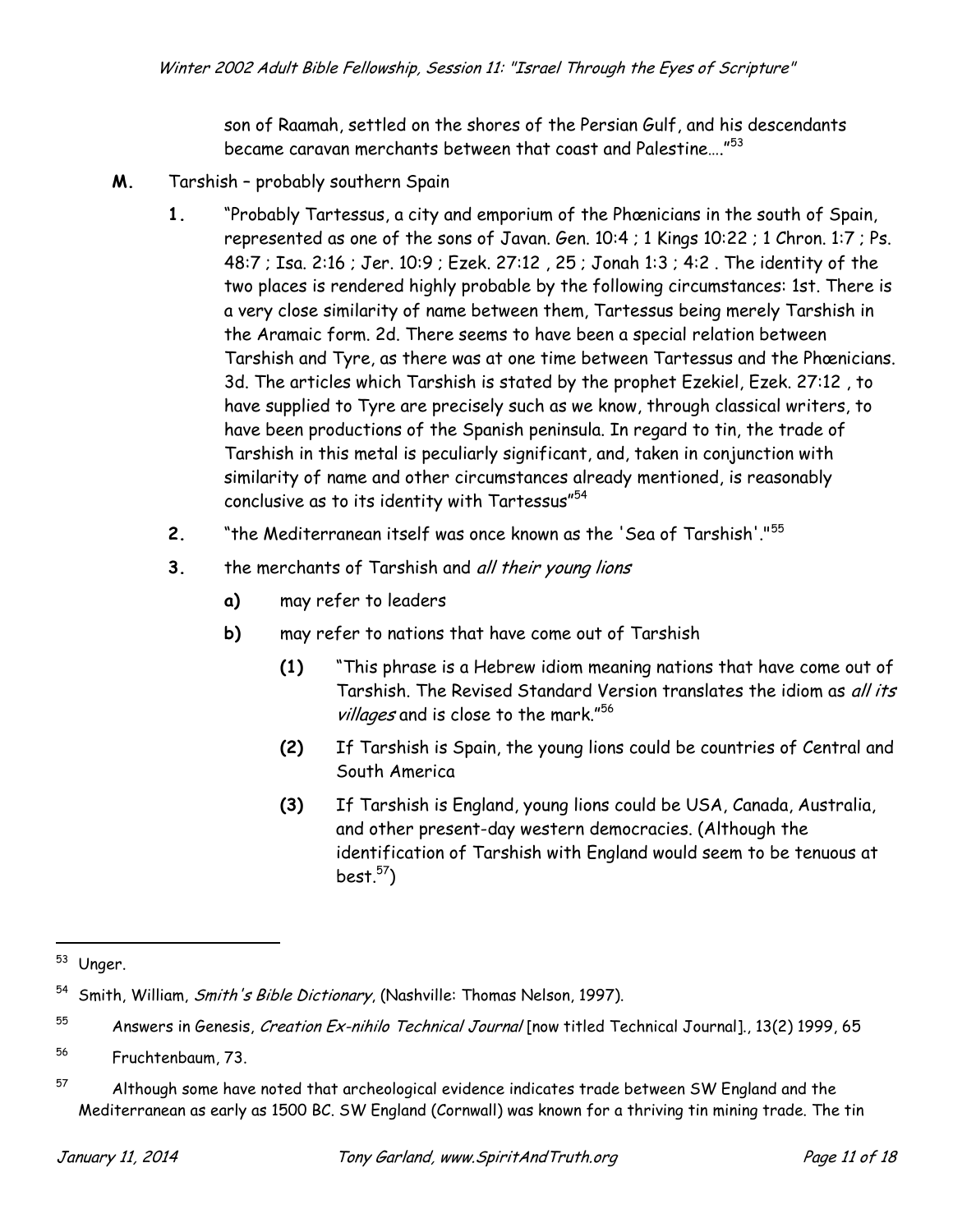- **(a)** "Tarshish has been identified with Great Britain, but not on good grounds."<sup>58</sup>
- **VI.** Timing of the Conflict
	- **A.** History past?
		- **1.** "Those who have attempted to refer these chapters to specific conflicts in the past have arrived at widely different results. One view places it in the conflict of the Maccabees with Antiochus; another in the invasion and overflow of the Chaldeans; and still another in the temporary victories and final overthrow of the Turks. All these are equally unsatisfactory because the passage is clearly set in the future, in the time of Israel's consummation."<sup>59</sup>
		- **2.** The plain reading of the text precludes previous fulfillment. Moreover, the context indicates the restoration and spiritual awakening of Israel which has not yet occurred.
	- **B.** An important key:

"These seven months of burying and seven years of burning are crucial in determining when this invasion occurs. For any view to be correct it must satisfy the requirements of these seven months and seven years."<sup>60</sup>

- **C.** Preconditions
	- **1.** "the latter years" or "latter days" (Eze.  $38:8, 16$ )<sup>61</sup>
	- **2.** Israel gathered again (Eze. 38:8) The invasion *assumes* the reestablishment of a Jewish state. Prior to 1948, this invasion would not have been possible.
	- **3.** the waste places of past centuries are again inhabited (Eze. 38:8)
	- **4.** Israel is dwelling in unwalled villages (Eze. 38:11)
	- **5.** Israel is dwelling securely (not necessarily peace, but secure confidence) (Eze. 38:8)
- **D.** During the Tribulation?

mine shafts can still be visited in the area around St. Ives. The name Britannia denotes 'a silver-white alloy largely of tin, antimony, and copper that is similar to pewter' [Merriam Webster Dictionary].

<sup>58</sup> Feinberg, 223.

1

- <sup>59</sup> Feinberg, 228.
- <sup>60</sup> Fruchtenbaum, 77.

<sup>61</sup> Ge 49:1; Nu 24:14; De 4:30; 31:29; Isa 2:2; Jer 23:20; 30:24; 48:47; 49:39; Eze 38:8,16; Da 2:28; 8:17; 10:14; 12:4,9; Ho 3:5; Mic 4:1; Joh 6:39-40,44,54; 11:24; 12:48; Ac 2:17; 1Ti 4:1; 2Ti 3:1; Heb 1:2; Jas 5:3; 1Pe 1:5,20; 2Pe 3:3; 1Jo 2:18; Jude 1:18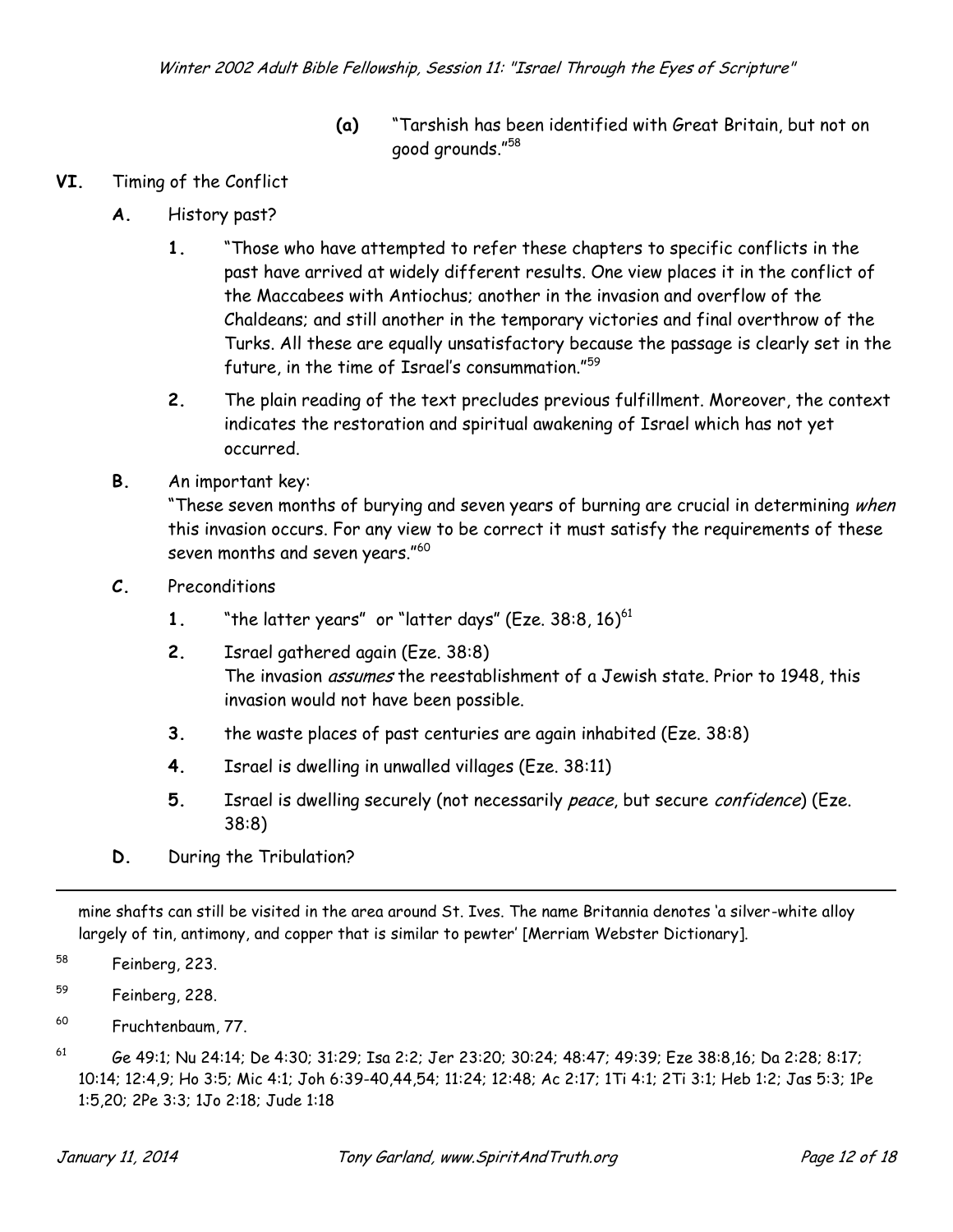- **1.** "the dwelling securely is said to refer to a time of peace resulting from Israel's covenant with the Antichrist in Daniel 9:27 $^{\prime\prime62}$
- **2.** "The time of the invasion is best understood as the end of the future tribulation period of 7 years. Israel will have been under a false peace in treaty with the Antichrist (Dan. 9:27 ; 11:22, 24), before he turns on them in the "abomination of desolation" ( Dan. 9:27 ; Matt. 29:15 ). The false peace will end in hostility lasting to the completion of the 7 years ( Zech. 14:1–3 )."  $^{63}$
- **3.** Problems with this view:
	- **a)** Why would God intervene so dramatically to destroy Israel's enemies here in Ezekiel, but then allow the events of the second half of the tribulation to commence? At the midpoint of the tribulation, after Antichrist violates the covenant, intense persecution (not victory) is poured out on Israel (see Rev. 12).
	- **b)** How could the Jews be busy burying the dead and burning weapons for seven years in the midst of the most intense persecution of history (the tribulation, the time of Jacob's trouble)?
	- **c)** But… differs from the Battle of Armaggedon (har Megiddo)
		- **(1)** "Another view combines the war with Russia with the battle of Armageddon ( Rev. 16:13–16 ). The war centering in Armageddon is one which involves all the nations of the world. [This] war is predominantly [Gog] with six allies. The Armageddon struggle covers all the Holy Land, but the war with [Gog] is settled on the northern mountain of Israel. Armageddon is the climax of the Great Tribulation, a time of persecution for Israel. Ezekiel 38 describes Israel at peace and in prosperity. For these reasons, Ezekiel 38–39 do not fit Armageddon."<sup>64</sup>
		- **(2)** "There are a number of considerations that make it clear that this invasion by God (Ezek. 38) is not the same as the battle of Armageddon (Rev. 16:16). (1) In the battle of Gog definite allies are mentioned, while in Armageddon all nations are engaged (Joel 3:2; Zeph. 3:8; Zech. 12:3; 14:4). (2) Gog comes from the north (Ezek. 38:6, 15; 39:2), while at Armageddon the armies come from the whole earth. (3) Gog comes to take spoil (Ezek. 38:11-12), while at Armageddon the nations assemble to destroy the people of God. (4)

<sup>62</sup> Fruchtenbaum, 77.

<sup>63</sup> MacArthur, Eze 38:9.

<sup>64</sup> Walvoord, 190.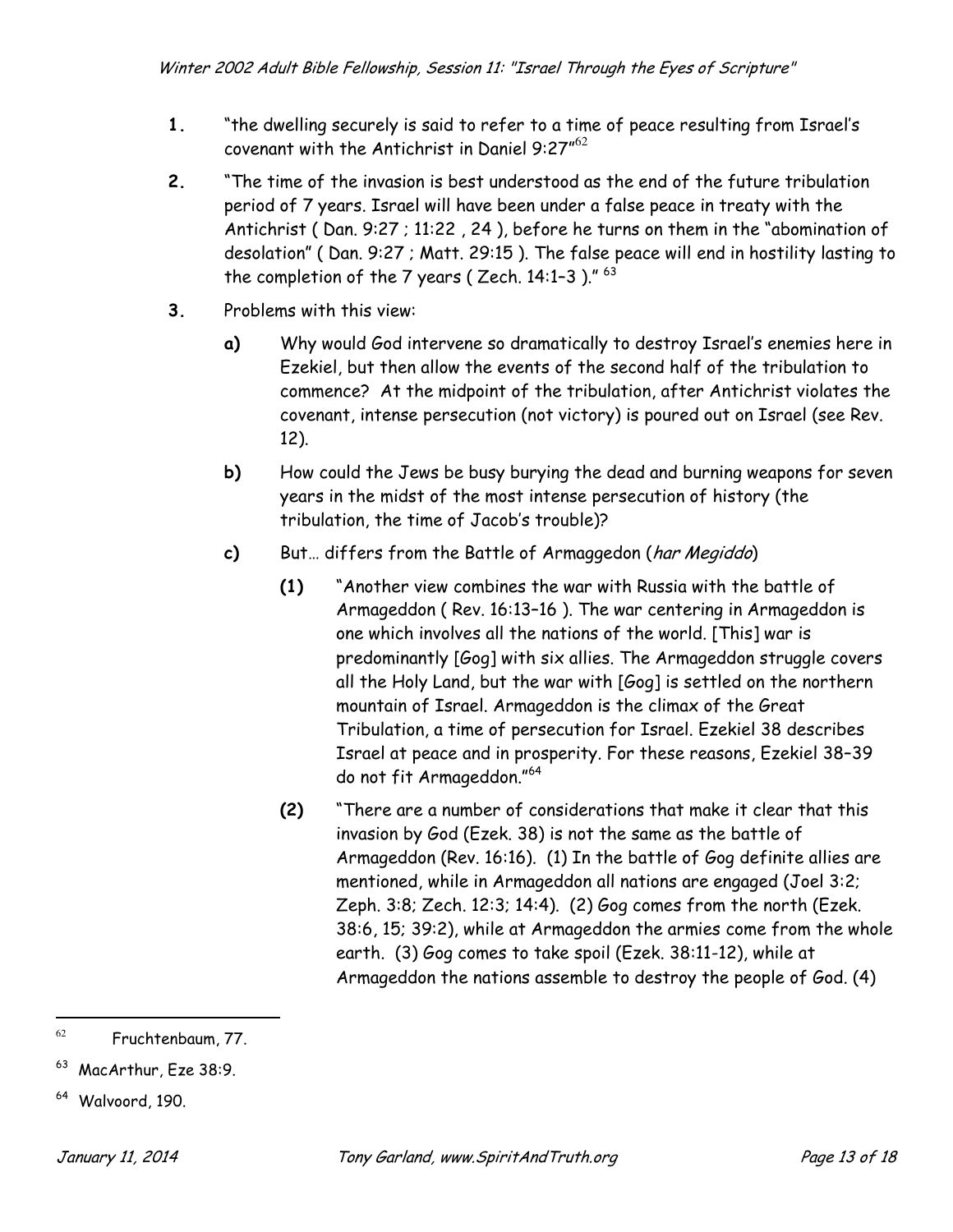There is a protest against Gog's invations (Ezek. 38:13), but at Amrageddon there is no protest for all nations are joined against Jerusalem. (5) Gog is head of the armies in his invasion (38:7 R.V.), but at Armageddon the Beast is the head of the invasion (Rev. 19:19). (6) Gog is over thrown by convulsions of nature (38:22), but the armies at Armageddon are destroyed by the sword that goes out of Christ's mouth (Rev. 19:15). (7) Gog's armies are arrayed in the open field (Ezek. 39:5), while at Armageddon they are seen in the city of Jerusalem (Zec. 14:2-4). (8) The Lord calls for assistance in executing judgment on Gog (Eze. 38:21), while at Armageddon He is viewed as treading the winepress alone (Isa. 63:3-6). Two diverse movements must then be acknowledge."<sup>65</sup>

- **(3)** If it were the battle of Armageddon, then the burying of the dead and disposal of weapons would stretch in the Millennial Kingdom, something which seems out-of-step with what we know of that era.
- **E.** During the Millennial Kingdom?
	- **1.** Differs from Gog/Magog in Revelation 20
		- **a)** "because Gog and Magog are mentioned as combatants in a war at the end of the Millennium ( Rev. 20:7–9 ), many have identified the two battles in Ezekiel and Revelation as one and the same. However, the events following the battles are quite different, as are the events preceding each battle. In Ezekiel's prophecy, the battle of Gog and Magog is used by God to draw Israel to Himself; in Revelation the battle of Gog and Magog comes after God has drawn His people to Himself for one thousand years of blessing during the Millennium. Therefore, it seems best to place Ezekiel's battle in the Great Tribulation."<sup>66</sup>
		- **b)** "[T]his prophecy of Ezekiel concerning Gog and Magog cannot be identified with the prophecy in Re 20:7-10 for three reasons. The former takes place before the Kingdom is established on earth; the latter after this Kingdom. Also, in Ezekiel the invasion comes only from the north, but in Revelation it comes from the 'four quarters of the earth.' Furthermore, the rebellion of Gog and Magog and their destruction in Re 20:7-10 marks the ushering in of the eternal state (Re 20:11-15); but in Ezekiel it is preliminary to the Millennial Kingdom on earth."<sup>67</sup>

<sup>65</sup> Pentecost, 345.

<sup>&</sup>lt;sup>66</sup> King James Version Study Bible, Eze 38:1.

 $^{67}$  Alva J. McClain, The Greatness Of The Kingdom (Winona Lake, IN: BMH Books, 1974, c1959), 187.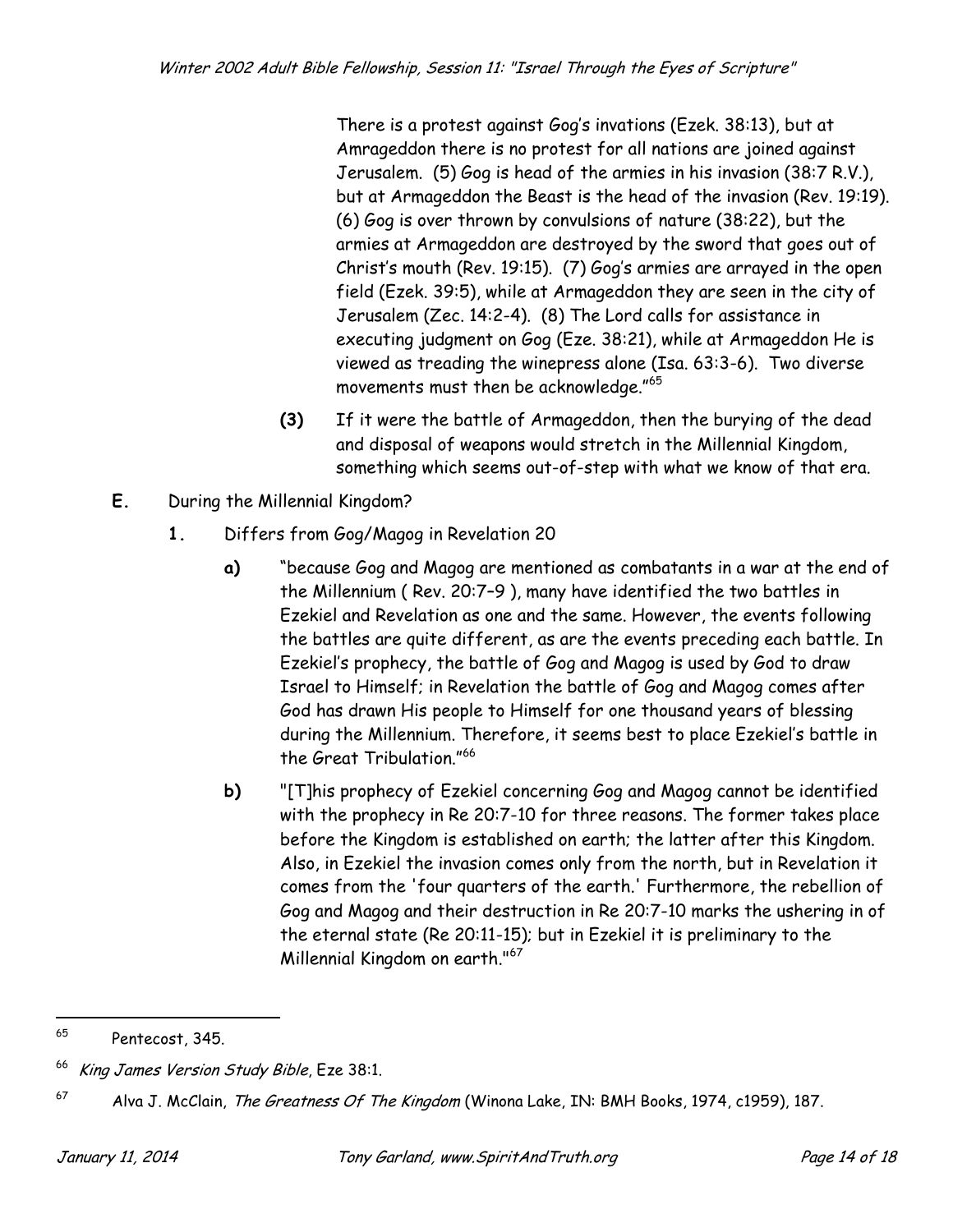- **c)** "The fact that Gog and Magog are mentioned both in Ezekiel 38:1 , 6 and in Revelation 20:7 indicates to some a connection. However, Gog is a human leader and Magog are a people in Ezekiel 38 , but their meaning is not defined in Revelation 20 . In other respects the scene is different. In Ezekiel life goes on after the war, requiring months to bury the dead. The war in Revelation 20 is followed immediately by the destruction of the earth and the creation of the new heaven and new earth. The war in Revelation 20 concerns Jerusalem. The war of Ezekiel does not touch Jerusalem. The scenes are different."<sup>68</sup>
- **d)** "In Ezekiel Gog was the leader and Magog his land, while in Revelation both represent nations."<sup>69</sup>
- **2.** Other problems with this view
	- **a)** "(1) Ezekiel tells us that the land will be defiled by reason of the dead bodies for seven months (39:12). Such a picture seems impossible in view of the cleansing to be effected by the return of the Messiah. (2) In Jeremiah 25:32-33 it is stated that the Lord will destroy all the wicked of the earth at His return. This is further amplified in Revelation 19:15-18. It seems impossible to think of such a horde as described in Ezekiel escaping the destruction at His coming to rise up against Him shortly. (3) In Matthew 25:31-46 all Gentiles are brought before the Judge to determine who will enter the millennium. Since no unsaved person, whether Jew or Gentile, will enter that kingdom, it is impossible to think of such an apostasy of saved persons who would fulfill the prophecy of Ezekiel…"<sup>70</sup>
- **F.** Prior to the Tribulation?
	- **1.** This view seems the best in that it is the only view which provides for the necessary time for Israel to bury the dead and burn the weapons (Eze. 39:9). After the tribulation begins, Israel will not have 7 years of uninterrupted time.
	- **2.** The restoration of Israel prior to this event is the restoration in unbelief, not the final restoration in faith.
	- **3.** Some hold that this view destroys the doctrine of imminency (that no event must precede the rapture of the church), but this view has nothing to say concerning imminency because it is totally unrelated to the rapture of the church. (There is nothing that places the rapture of the church at the beginning of the Tribulation.)

<sup>68</sup> Walvoord, 191.

<sup>69</sup> Freedman, 2:1056.

<sup>70</sup> Pentecost, 349.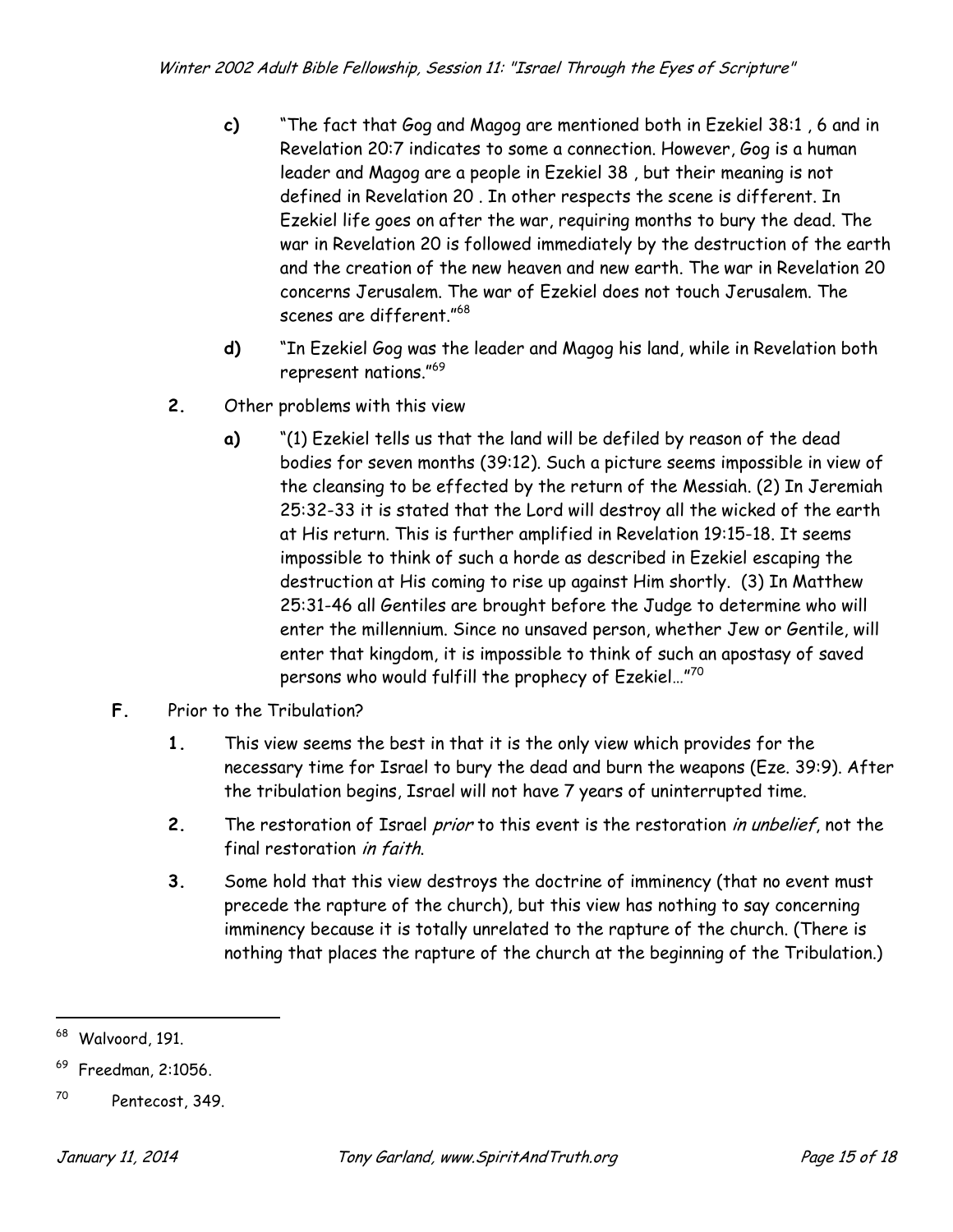**a)** "Stating that something must precede the tribulation is not the same as stating that it must precede the Rapture unless it is further stated that the Rapture begins the tribulation. However, the act that begins the tribulation is not the Rapture but the signing of the seven year covenant and nothing else."<sup>71</sup>

## **VII.** The Valley of Hamon Gog

- **A.** Between Jerusalem and the Dead Sea?
	- **1.** "By ʭָּיʔʤ we cannot understand "the Mediterranean," as the majority of the commentators have done, as there would then be no meaning in the words, since the whole of the land of Israel was situated to the east of the Mediterranean Sea.  $\vec{p}$ is the Dead Sea, generally called יְקִדְמֹוֹנִי ( Ezek. 47:18 ); and יְקִדְמַּת הַיָּם m the front side of the (Dead) Sea," as looked at from Jerusalem, the central point of the land, is probably the valley of the Jordan, the principal crossing place from Gilead into Canaan proper, and the broadest part of the Jordan-valley, which was therefore well adapted to be the burial-place for the multitude of slaughtered foes. But in consequence of the army of Gog having there found its grave, this valley will in future block up the way to the travellers who desire to pass to and fro. This appears to be the meaning of the circumstantial clause." $72$
	- **2.** "East of the sea is unclear, but because the valley will obstruct travelers, a likely candidate is the area of southern Galilee that leads toward the Dead Sea (called the Valley of Jezreel in Josh. 17:16 )."73
- **B.** In Modern-Day Jordan, east of the Dead Sea?
	- **1.** "The valley where Gog's army will be buried is "on the east side of" the Dead Sea ( NIV "arg. ) in what is today Jordan. The phrase "those who travel east" ( hā'ō <sup>e</sup> rîm ) could be taken as a proper name. It might refer to the "mountains of Abarim" ( hā'ăārîm ) east of the Dead Sea that Israel traversed on her way to the Promised Land ( <sup>c</sup>f. Num. 33:48 ). If so, Gog's burial will be in the Valley of Abarim just across the Dead Sea from Israel proper in the land of Moab."<sup>74</sup>

- m arg. margin, marginal reading
- c f. confer , compare
- <sup>74</sup> Walvoord, Eze 39:9.

<sup>71</sup> Fruchtenbaum, 82.

<sup>&</sup>lt;sup>72</sup> Carl Friedrich Keil and Franz Delitzsch. Commentary on the Old Testament (Peabody, MA: Hendrickson, 2002), Eze 39:9-20.

<sup>73</sup> Radmacher, Eze 39:11.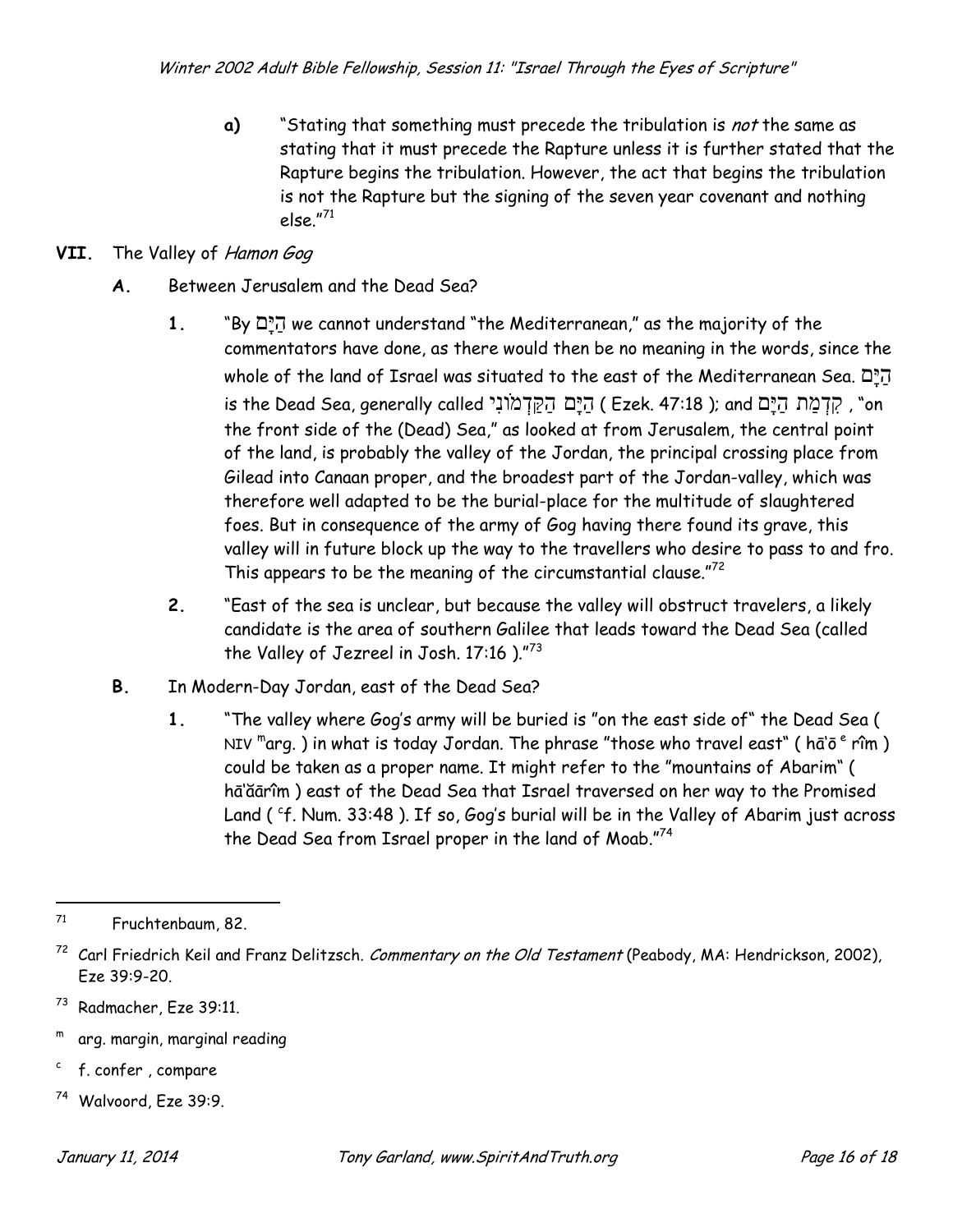- **2.** "the place of Gog's burial will be the valley of the Jordon above the Dead Sea, which is further explained by the words 'on the east [literally, in the front] of the sea.' Gog' burial place will be east of the Dead Sea."<sup>75</sup>
- **VIII.** Special Handling of the Dead NBC warfare?
	- **A.** Some have interpreted the seemingly unusual act of marking the dead for a special burial party who follow later as denoting futuristic Nuclear-Biological-Chemical warfare procedure. This overlooks the much more likely explanation that Israel will be following the Mosaic Law which precludes touching the dead for fear of defilement (Lev. 5:2-3; Lev. 11:31-32; Lev. 21:1; Nu. 6:6; Nu. 19:11; Deu. 14:8; Hag. 2:13)
		- **1.** "The passers-by helped them by setting up a mark near any such bones, in order to keep others from being defiled by casually touching them…." $^{76}$
- **IX.** Predicted by other Prophets?
	- **A.** "Notice that twice it is stated (38:17; 39:8) that former prophets foretold this invasion (Ps. 2:1-3; Isa. 29:1-8; Joel 2:20; 3:9-21; Zec. 12:1 ff.; 14:2-3)."<sup>77</sup>
		- **1.** Isa 29:5-8 "Moreover the multitude of your foes Shall be like fine dust, And the multitude of the terrible ones Like chaff that passes away; Yes, it shall be in an instant, suddenly. You will be punished by the LORD of hosts With thunder and earthquake and great noise, [With] storm and tempest And the flame of devouring fire. The multitude of all the nations who fight against Ariel, Even all who fight against her and her fortress, And distress her, Shall be as a dream of a night vision. It shall even be as when a hungry man dreams, And look-he eats; But he awakes, and his soul is still empty; Or as when a thirsty man dreams, And look-he drinks; But he awakes, and indeed [he is] faint, And his soul still craves: So the multitude of all the nations shall be, Who fight against Mount Zion."
		- **2.** Joe 2:20 "But I will remove far from you the northern [army], And will drive him away into a barren and desolate land, With his face toward the eastern sea And his back toward the western sea; His stench will come up, And his foul odor will rise, Because he has done monstrous things."
- **X.** Confusion in the Ranks (Eze. 38:21)
	- **A.** A common theme of God's judgment where enemies are turned to destroy each other (Hag. 2:22; Zec. 14:13).

<sup>75</sup> Feinberg, 230.

 $^{76}$  Robert Jamieson, A. R. Fausset, A. R. Fausset et al. A Commentary, Critical and Explanatory, on the Old and New Testaments (Oak Harbor, WA: Logos Research Systems, Inc., 1997), Eze 39:15.

 $77$  Feinberg, 219.